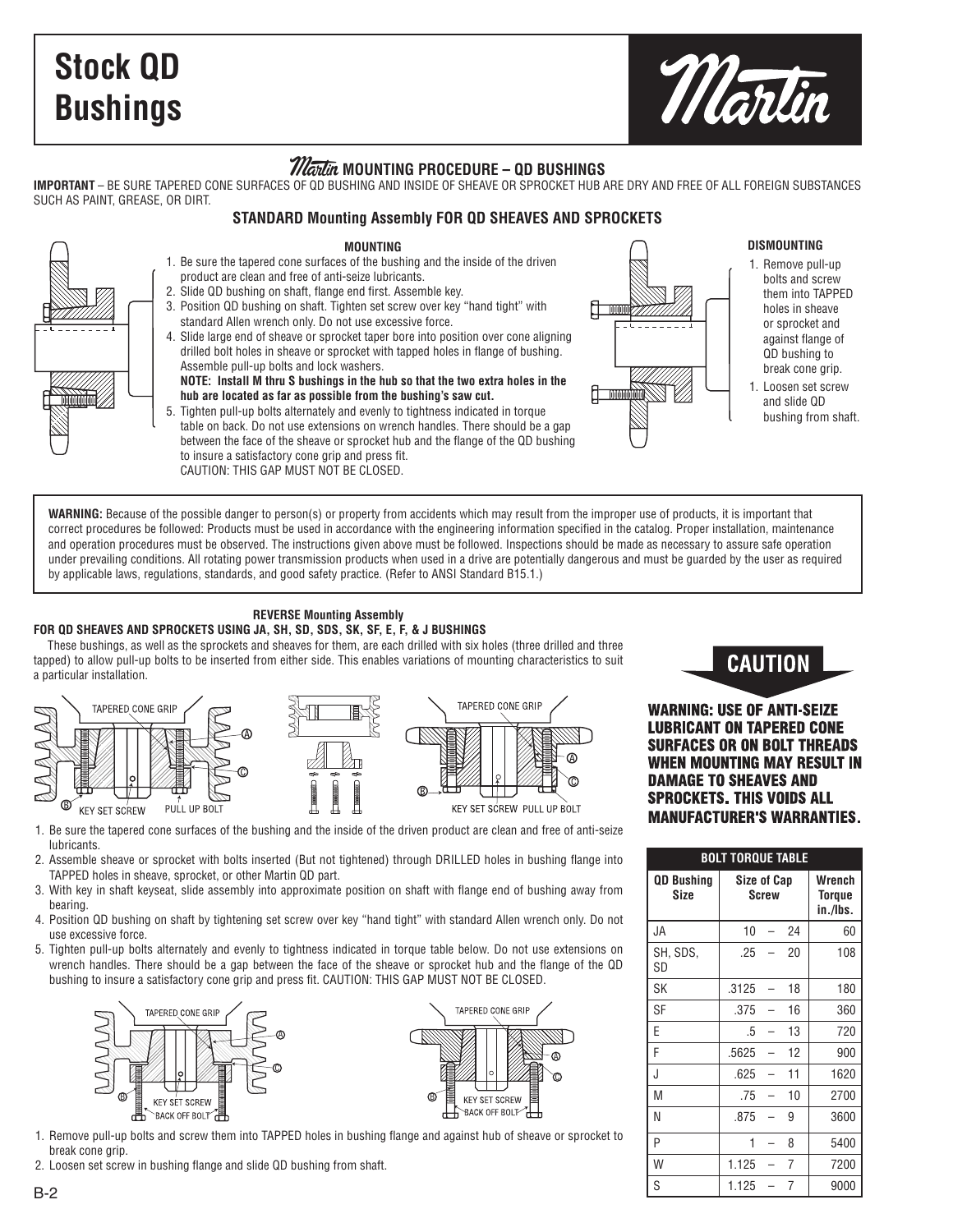

# **All Steel QD Bushings**

★**F** = Length of Mating Bore ★★**G** = Gap Between QD Bushing and Mating Hub







Bushings:<br>"JA" to "J" inclusive

|                |                       |                      |                   |             | <b>Dimensions (Inches)</b> |                      |            |                                         |                          |  |                  | <b>Stock Bore Range</b>                 |                          |                   |                    |
|----------------|-----------------------|----------------------|-------------------|-------------|----------------------------|----------------------|------------|-----------------------------------------|--------------------------|--|------------------|-----------------------------------------|--------------------------|-------------------|--------------------|
| <b>Bushing</b> |                       |                      |                   |             |                            |                      |            |                                         | <b>Screws Required</b>   |  |                  | <b>Maximum</b>                          |                          | Average<br>Weight |                    |
|                | A                     | B                    | D                 | E           | $\star$ F                  | $\star \star G$<br>L |            | <b>Cap Bolt</b><br>Circle               |                          |  | Min.             | <b>Standard</b><br>Keyway               | <b>Shallow</b><br>Keyway |                   | (Approx.)          |
| <b>SF-STL</b>  | 9/16                  | 3.125                | $4 - 5/8$         | $1 - 1/2$   | $1 - 1/4$                  | 1/8                  | $2 - 1/16$ | $3 - 7/8$                               | $3 - 3/8 \times 2$       |  | 1/2              | $2 - 5/16$                              | $2 - 13/16$              |                   | 3.0                |
| E-STL          | 3/4                   | 3.834                | 6                 | $1 - 7/8$   | $1 - 5/8$                  | 1/8                  | $2 - 5/8$  | 5                                       | $3-1/2 \times 2-3/4$     |  | 7/8              | $2 - 7/8$                               | $3 - 1/2$                |                   | 10.0               |
| <b>F-STL</b>   | 13/16                 | 4.437                | $6 - 5/8$         | $2 - 13/16$ | $2 - 1/2$                  | 3/16                 | $3 - 5/8$  | $5 - 5/8$                               | $3-9/16 \times 3-5/8$    |  |                  | 35/16                                   | $\overline{4}$           |                   | 11.5               |
| <b>J-STL</b>   | $\overline{1}$        | 5.148                | $7 - 1/4$         | $3 - 1/2$   | $3 - 3/16$                 | 3/16                 | $4 - 1/2$  | $6 - 1/4$                               | $3-5/8 \times 4-1/2$     |  | 17/16            | $3 - 3/4$                               | $4 - 1/2$                |                   | 18.0               |
| M-STL          | $1 - 1/4$             | 6.500                | 9                 | $5 - 1/2$   | $5 - 3/16$                 | 3/16                 | $6 - 3/4$  | $7 - 7/8$                               | $4 - 3/4 \times 6 - 3/4$ |  | 2                | $4 - 3/4$                               | $5 - 1/2$                |                   | 37.0               |
| N-STL          | $1 - 1/2$             | 7.000                | 10                | $6 - 5/8$   | $6 - 1/4$                  | 7/18                 | $8 - 1/8$  | $8 - 1/2$                               | $4 - 7/8 \times 8 - 1/2$ |  | 21/2             | $5 - 1/8$                               | $5 - 7/8$                |                   | 57.0               |
| <b>Bushing</b> |                       | <b>Bores</b>         | Keyway            |             |                            |                      |            | <b>Shallow Key Dimension - Standard</b> |                          |  |                  | <b>Shallow Key Dimension - Standard</b> |                          |                   |                    |
| <b>SF-STL</b>  |                       | $2 - 3/8 - 2 - 9/16$ | $5/8 \times 3/16$ |             | Keyset                     | Key                  |            | Keyset                                  | Key                      |  | <b>Bores</b>     | Keyset                                  |                          |                   | Key                |
|                |                       | $2 - 5/8 - 2 - 3/4$  | $5/8 \times 1/16$ |             | $1/4 \times 1/32$          | $1/4 \times 5/32$    |            | $3/4 \times 1/8$                        | $3/4 \times 1/2$         |  | 7/8              | $3/16 \times 3/32$                      |                          |                   | $3/16 \times 3/16$ |
|                | $2 - 13/16 - 2 - 7/8$ |                      | $3/4 \times 1/16$ |             | $1/4 \times 1/16$          | $1/4 \times 3/16$    |            | $7/8 \times 1/16$                       | $7/8 \times 1/2$         |  | $15/16 - 1-1/4$  | $1/4 \times 1/8$                        |                          |                   | $1/4 \times 1/4$   |
|                |                       | $2 - 15/16$          | $3/4 \times 1/32$ |             | $3/8 \times 1/32$          | $3/8 \times 7/32$    |            | $7/8 \times 3/16$                       | $7/8 \times 5/8$         |  | $1-5/16 - 1-3/8$ | $5/16 \times 5/32$                      |                          |                   | $5/16 \times 5/16$ |
|                |                       |                      |                   |             |                            |                      |            |                                         |                          |  |                  |                                         |                          |                   |                    |

|              | $2 - 5/8 - 2 - 3/4$   | $5/8 \times 1/16$ |
|--------------|-----------------------|-------------------|
|              | $2 - 13/16 - 2 - 7/8$ | $3/4 \times 1/16$ |
|              | $2 - 15/16$           | $3/4 \times 1/32$ |
|              | $7/8 - 2 - 7/8$       | STD.              |
| E-STL        | $2 - 15/16 - 3 - 1/4$ | $3/4 \times 1/8$  |
|              | $3 - 5/16 - 3 - 1/2$  | $7/8 \times 1/16$ |
| F-STL        | $1 - 3 - 5/16$        | STD.              |
|              | $3 - 3/8 - 3 - 3/4$   | $7/8 \times 3/16$ |
|              | $3-7/8 - 3-15/16$     | $1 \times 1/8$    |
|              | 4                     | <b>NONE</b>       |
| <b>J-STL</b> | $3 - 7/16 - 3 - 3/4$  | STD.              |
|              | $3-13/16 - 4-1/2$     | $1 \times 1/8$    |
|              | $2 - 4 - 3/4$         | STD.              |
| M-STL        | $4-13/16 - 5-1/2$     | $11/4 \times 1/4$ |
|              | $2 - 1/2 - 5 - 1/8$   | STD.              |
| N-STL        | $5-3/16 - 5-1/2$      | $11/4 \times 1/4$ |
|              | $5 - 9/16 - 5 - 7/8$  | $11/2 \times 1/4$ |

| <b>Bushing</b> | <b>Plain Bores Not Split</b> |
|----------------|------------------------------|
| <b>SH-STL</b>  | 1/2                          |
| <b>SD-STL</b>  | 1/2                          |
| <b>SK-STL</b>  | 1/2                          |
| <b>SF-STL</b>  | $1 - 15/16$                  |
| E-STL          | $7/8 - 1 - 15/16$            |
| F-STL          | $1 - 2 - 7/16 - 2 - 15/16$   |
| <b>J-STL</b>   | $17/16 - 2 - 15/16$          |
| M-STL          | $2 - 2 - 15/16$              |
| N-STL          | $2 - 7/16 - 4 - 15/16$       |

| Shahow Key Dimension — Standard      |                   |                    |                    |  |  |  |  |  |  |  |
|--------------------------------------|-------------------|--------------------|--------------------|--|--|--|--|--|--|--|
| Keyset                               | Key               | Keyset             | Key                |  |  |  |  |  |  |  |
| $1/4 \times 1/32$                    | $1/4 \times 5/32$ | $3/4 \times 1/8$   | $3/4 \times 1/2$   |  |  |  |  |  |  |  |
| $1/4 \times 1/16$                    | $1/4 \times 3/16$ | $7/8 \times 1/16$  | $7/8 \times 1/2$   |  |  |  |  |  |  |  |
| $3/8 \times 1/32$                    | $3/8 \times 7/32$ | $7/8 \times 3/16$  | $7/8 \times 5/8$   |  |  |  |  |  |  |  |
| $3/8 \times 1/16$                    | $3/8 \times 1/4$  | $1 \times 1/8$     | $1 \times 5/8$     |  |  |  |  |  |  |  |
| $3/8 \times 1/8$                     | $3/8 \times 5/16$ | $1-1/4 \times 1/4$ | $1-1/4 \times 7/8$ |  |  |  |  |  |  |  |
| $1/2 \times 1/32$                    | $1/2 \times 9/32$ | $1-1/2 \times 1/8$ | $1-1/2 \times 7/8$ |  |  |  |  |  |  |  |
| $1/2 \times 1/16$                    | $1/2 \times 5/16$ | $1-1/2 \times 1/4$ | $1 - 1/2 \times 1$ |  |  |  |  |  |  |  |
| $1/2 \times 1/8$                     | $1/2 \times 3/8$  | $1-3/4 \times 1/8$ | $1-3/4 \times 3/4$ |  |  |  |  |  |  |  |
| $5/8 \times 1/16$                    | $5/8 \times 3/8$  | $1-3/4 \times 1/4$ | $1-3/4 \times 7/8$ |  |  |  |  |  |  |  |
| $3/4 \times 1/16$                    | $3/4 \times 7/16$ | $2 \times 1/4$     | $2 \times 1$       |  |  |  |  |  |  |  |
| <b>Shallow Key Dimension - Steel</b> |                   |                    |                    |  |  |  |  |  |  |  |
|                                      |                   |                    |                    |  |  |  |  |  |  |  |
| Keyset                               | Key               | Keyset             | Key                |  |  |  |  |  |  |  |
| $1/4 \times 1/32$                    | $1/4 \times 5/32$ | $3/4 \times 1/16$  | $3/4 \times 7/16$  |  |  |  |  |  |  |  |
| $1/4 \times 1/16$                    | $1/4 \times 3/16$ | $3/4 \times 1/8$   | $3/4 \times 1/2$   |  |  |  |  |  |  |  |
| $3/8 \times 1/32$                    | $3/8 \times 7/32$ | $7/8 \times 1/16$  | $7/8 \times 1/2$   |  |  |  |  |  |  |  |
| $3/8 \times 1/16$                    | $3/8 \times 1/4$  | $7/8 \times 3/16$  | $7/8 \times 5/8$   |  |  |  |  |  |  |  |
| $3/8 \times 1/8$                     | $3/8 \times 5/16$ | $1 \times 1/8$     | $1 \times 5/8$     |  |  |  |  |  |  |  |
| $1/2 \times 1/32$                    | $1/2 \times 3/32$ | $1-1/4 \times 1/4$ | $1-1/4 \times 7/8$ |  |  |  |  |  |  |  |
| $1/2 \times 1/16$                    | $1/2 \times 5/16$ | $1-1/2 \times 1/4$ | $1 - 1/2 \times 1$ |  |  |  |  |  |  |  |

 $5/8 \times 1/16$  5/8  $\times$  3/8 1-3/4  $\times$  3/8 1-3/4  $\times$  1  $5/8 \times 3/16$  5/8  $\times$  1/2 2  $\times$  1/4 2  $\times$  1

| <b>Shallow Key Dimension - Standard</b> |                      |                          |  |  |  |  |  |  |  |  |
|-----------------------------------------|----------------------|--------------------------|--|--|--|--|--|--|--|--|
| <b>Bores</b>                            | Keyset               | Key                      |  |  |  |  |  |  |  |  |
| 7/8                                     | $3/16 \times 3/32$   | $3/16 \times 3/16$       |  |  |  |  |  |  |  |  |
| $15/16 - 1-1/4$                         | $1/4 \times 1/8$     | $1/4 \times 1/4$         |  |  |  |  |  |  |  |  |
| $1-5/16 - 1-3/8$                        | $5/16 \times 5/32$   | $5/16 \times 5/16$       |  |  |  |  |  |  |  |  |
| $1-7/16 - 1-3/4$                        | $3/8 \times 3/16$    | $3/8 \times 3/8$         |  |  |  |  |  |  |  |  |
| $1-13/16 - 2-1/4$                       | $1/2 \times 1/4$     | $1/2 \times 1/2$         |  |  |  |  |  |  |  |  |
| $2 - 5/16 - 2 - 3/4$                    | $5/8 \times 5/16$    | $5/8 \times 5/8$         |  |  |  |  |  |  |  |  |
| $2 - 13/16 - 3 - 1/4$                   | $3/4 \times 3/8$     | $3/4 \times 3/4$         |  |  |  |  |  |  |  |  |
| $3-5/16 - 3-3/4$                        | $7/8 \times 7/16$    | $7/8 \times 7/8$         |  |  |  |  |  |  |  |  |
| $3-13/16 - 4-1/2$                       | $1 \times 1/2$       | $1 \times 1$             |  |  |  |  |  |  |  |  |
| $4-9/16 - 5-1/2$                        | $1-1/4 \times 5/8$   | $1-1/4 \times 1-1/4$     |  |  |  |  |  |  |  |  |
| $5-9/16 - 6-1/2$                        | $1-1/2 \times 3/4$   | $1-1/2 \times 1-1/2$     |  |  |  |  |  |  |  |  |
| $6-9/16 - 7-1/2$                        | $1-3/4 \times 3/4$   | $1-3/4 \times 1-1/2$     |  |  |  |  |  |  |  |  |
| $7-9/16 - 9$                            | $2 \times 3/4$       | $2 - 1/2 \times 1 - 1/2$ |  |  |  |  |  |  |  |  |
| $9-1/16 - 11$                           | $2 - 1/2 \times 7/8$ |                          |  |  |  |  |  |  |  |  |
| $1-11/16 - 13$                          | $3 \times 1$         |                          |  |  |  |  |  |  |  |  |

Reborable QD bushings made of Stainless Steel are available in many sizes. Non stock sizes are available on MTO basis.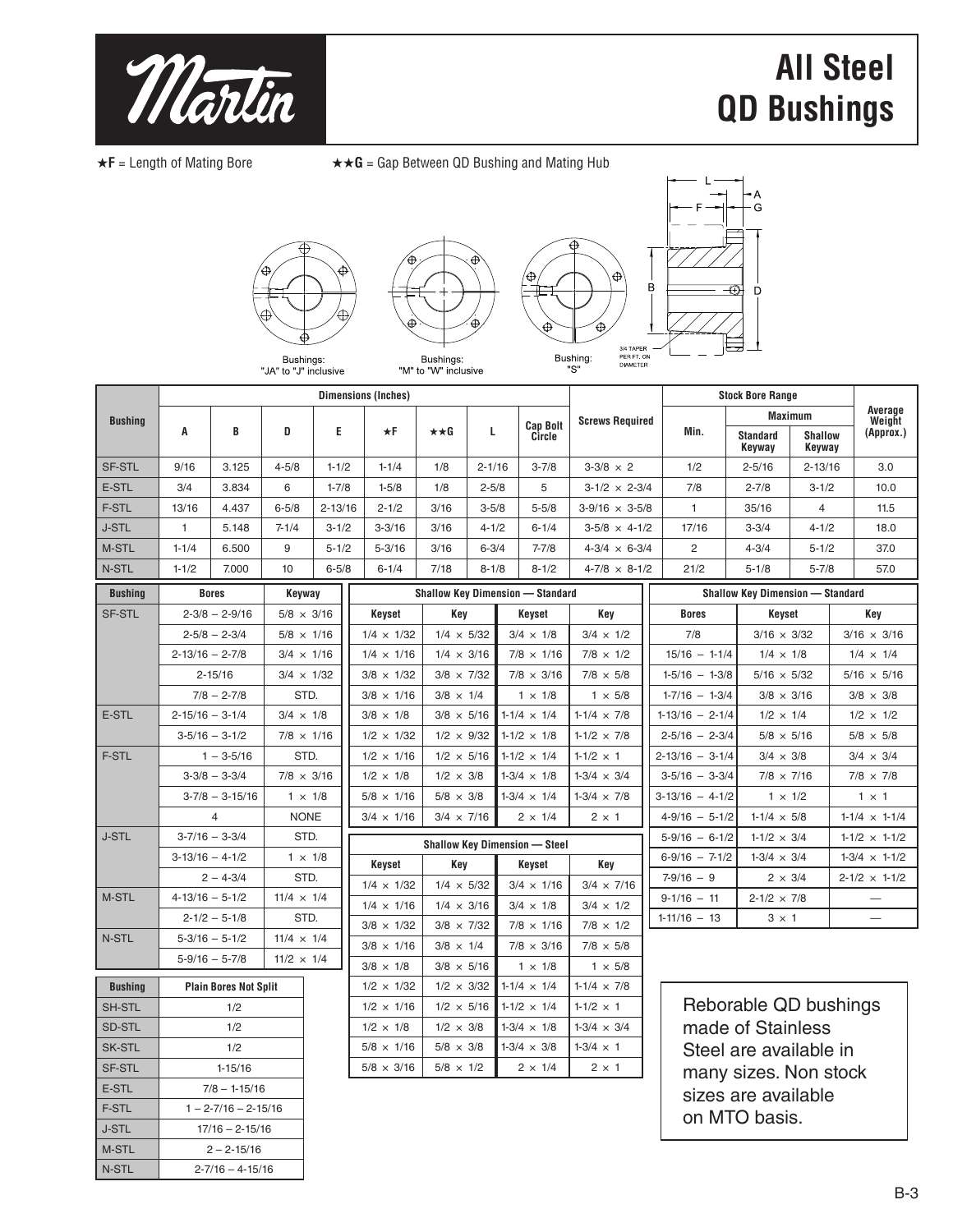# **Standard QD Bushings**



|                |       |        |        | <b>Dimensions (Inches)</b> |                   |       |        |        |                               | <b>Stock Bore Range</b> |                           |                          |                  | Average            |
|----------------|-------|--------|--------|----------------------------|-------------------|-------|--------|--------|-------------------------------|-------------------------|---------------------------|--------------------------|------------------|--------------------|
| <b>Bushing</b> |       |        |        |                            |                   |       |        | Bolt   | <b>Cap Screws</b>             |                         | <b>Maximum</b>            |                          | <b>Set Screw</b> | Weight             |
|                | A     | B      | D      | E                          | F                 | G     |        | Circle | Required                      | <b>Minimum</b>          | <b>Standard</b><br>Keyway | <b>Shallow</b><br>Keyway | Size             | (lbs)<br>(Approx.) |
| JA             | 0.375 | 1.375  | 2.000  | 0.688                      | 0.563             | 0.125 | 1.000  | 1.665  | $3 - 10 \times 1$             | 0.375                   | 1.000                     | 1.250                    | $10 - 24$        | 0.90               |
| <b>SH</b>      | 0.438 | 1.871  | 2.688  | 0.875                      | 0.813             | 0.125 | l.250  | 2.250  | $3 - 1/4 \times 1 - 3/8$      | 0.500                   | 1.375                     | 1.688                    | $1/4 - 20$       | 1.00               |
| <b>SDS</b>     | 0.500 | 2.187  | 3.188  | 0.875                      | 0.750             | 0.125 | 1.375  | 2.688  | $3 - 1/4 \times 1 - 3/8$      | 0.500                   | 1.688                     | 2.000                    | $1/4 - 20$       | 1.00               |
| <b>SD</b>      | 0.500 | 2.187  | 3.188  | 0.938                      | 1.250             | 0.125 | 1.813  | 2.688  | $3 - 1/4 \times 1 - 7/8$      | 0.500                   | 1.688                     | 1.938                    | $1/4 - 20$       | 1.50               |
| <b>SK</b>      | 0.563 | 2.812  | 3.875  | 1.375                      | 1.250             | 0.125 | 1.125  | 3.313  | $3 - 5/16 \times 2$           | 0.500                   | 2.125                     | 2.500                    | $5/16 - 18$      | 2.00               |
| <b>SF</b>      | 0.563 | 3.125  | 4.625  | 1.500                      | 1.250             | 0.125 | 2.000  | 3.875  | $3 - 3/8 \times 2$            | 0.500                   | 2.313                     | 2.316                    | $5/16 - 18$      | 3.00               |
| Ε              | 0.750 | 3.834  | 6.000  | 1.875                      | 1.625             | 0.125 | 2.625  | 5.000  | $3 - 1/2 \times 2 - 3/4$      | 0.875                   | 2.875                     | 3.500                    | $3/8 - 16$       | 10.00              |
| IF.            | 0.813 | 4.437  | 6.625  | 2.813                      | 2.500             | 0.188 | 3.625  | 5.625  | $3 - 9/16 \times 3 - 5/8$     | 1.000                   | 3.313                     | 3.938                    | $1/2 - 13$       | 11.50              |
| J              | 1.000 | 5.148  | 7.250  | 3.500                      | 3.188             | 0.188 | 4.500  | 6.250  | $3 - 5/8 \times 4 - 1/2$      | 1.438                   | 3.750                     | 4.500                    | $5/8 - 11$       | 18.00              |
| l M            | 1.250 | 6.500  | 9.000  | 5.500                      | 5.188             | 0.188 | 6.750  | 7.875  | $4 - 3/4 \times 6 - 3/4$      | 1.938                   | 4.750                     | 5.500                    | $3/4 - 10$       | 37.00              |
| l N            | 1.500 | 7.000  | 10.250 | 6.625                      | 6.250             | 0.250 | 8.125  | 8.500  | $4 - 7/8 \times 8 - 1/2$      | 2.438                   | 5.125                     | 6.000                    | $3/4 - 10$       | 57.00              |
| P              | 1.750 | 8.250  | 11.750 | 7.625                      | 7.250             | 0.250 | 9.375  | 10.000 | $4 - 1 \times 9 - 1/2$        | 2.938                   | 5.938                     | 7.000                    | $7/8 - 9$        | 120.00             |
| W              | 2.000 | 10.437 | 15.000 | 9.375                      | 9.000             | 0.250 | 11.375 | 12.750 | $4 - 1 - 1/8 \times 1 - 11/2$ | 4.000                   | 7.500                     | 8.500                    | $-8$             | 250.00             |
| S              | 3.250 | 12.125 | 17.750 | 12.500                     | $\qquad \qquad -$ | 0.375 | 15.750 | 15.000 | $5 - 1 - 1/4 \times 15 - 1/2$ | 6.000                   | 8.250                     | 10.000                   | $1-1/4-7$        | 400.00             |

| <b>Bushing</b> | <b>Bores</b>                             | Keyway                                |
|----------------|------------------------------------------|---------------------------------------|
|                | $3/8 - 7/16$                             | NO K.W.                               |
|                | $1/2 - 1$                                | STD.                                  |
| <b>JA</b>      | $1-1/18 - 1-1/8$                         | $1/4 - 1/16$                          |
|                | 13/16                                    | $1/4 - 1/16$                          |
|                | $1 - 1/4$                                | NO K.W.                               |
|                | $1/2 - 1 - 3/8$                          | <b>STD</b>                            |
| <b>SH</b>      | $1-7/16 - 1-1/2$                         | $3/8 \times 1/16$                     |
|                | $1-9/16 - 1-5/8$                         | $3/8 - 1/16$                          |
|                | $1 - 11/16$                              | NO K.W.                               |
|                | $1/2 - 1 - 11/16$                        | STD.                                  |
| <b>SDS</b>     | $1 - 3/4$<br>$1 - 13/16$                 | $3/8 \times 1/8$<br>$1/2 \times 1/8$  |
|                | $1-7/8 - 1-15/16$                        | $1/2 \times 1/16$                     |
|                | 2                                        | NO K.W.                               |
|                | $1/2 - 1 - 11/16$                        | STD.                                  |
|                | $1 - 3/4$                                | $3/8 \times 1/8$                      |
|                | $1 - 13/16$                              | $1/2 \times 1/8$                      |
| <b>SD</b>      | $1 - 7/8$                                | $1/2 \times 1/16$                     |
|                | $1 - 15/16$                              | $1/2 \times 1/16$                     |
|                | 2                                        | NO K.W.                               |
|                | $1/2 - 2 - 1/8$                          | STD.                                  |
| <b>SK</b>      | $2 - 3/16 - 2 - 1/4$                     | $1/2 \times 1/8$                      |
|                | $2 - 5/16 - 2 - 1/2$                     | $5/8 \times 1/16$                     |
|                | $2 - 9/16 - 2 - 5/8$                     | NO K.W.                               |
|                | $1/2 - 2 - 1/4$                          | STD.                                  |
|                | $2 - 5/16 - 2 - 1/2$                     | $5/8 \times 3/16$                     |
| <b>SF</b>      | $2 - 9/16 - 2 - 3/4$                     | $5/8 \times 1/16$                     |
|                | $2 - 13/16 - 2 - 7/8$                    | $3/4 \times 1/16$                     |
|                | 2-15/16                                  | $3/4 \times 1/32$                     |
|                | $7/8 - 2 - 7/8$                          | STD.                                  |
| E              | $2 - 15/16 - 3 - 1/4$<br>$3-3/8 - 3-1/2$ | $3/4 \times 1/8$<br>$7/8 \times 1/16$ |
|                | $3 - 5/16$                               | $7/8 \times 1/8$                      |
|                | $1 - 3 - 5/16$                           | STD.                                  |
|                | $3-3/8 - 3-3/4$                          | $7/8 \times 3/16$                     |
| F              | $37/8 - 315/16$                          | $1 \times 1/8$                        |
|                | 4                                        | NONE                                  |
|                | $1-1/4 - 3-3/4$                          | STD.                                  |
| J              | $3-13/16 - 4-1/2$                        | $1 \times 1/8$                        |
|                | $2 - 4 - 3/4$                            | STD.                                  |
| M              | $4 - 13/16 - 5 - 1/2$                    | $1 - 1/4 \times 1/4$                  |
|                | $2 - 7/16 - 5$                           | STD.                                  |
| N              | $5-1/8 - 5-1/2$                          | $1 - 1/4 \times 1/4$                  |
|                | $5 - 9/16 - 6$                           | $1 - 1/2 \times 1/4$                  |
|                | $2 - 15/16 - 5 - 15/16$                  | STD.                                  |
| P              | $6 - 6 - 1/2$                            | $1 - 1/2 \times 1/4$                  |
|                | $6 - 9/16 - 7$                           | $1 - 3/4 \times 1/8$                  |
| W              | $4 - 7 - 1/2$                            | STD.                                  |
|                | $7-9/16 - 8-1/2$                         | $2 \times 1/4$                        |

 $G$  +  $\left| \leftarrow \leftarrow \leftarrow \right$ - D  $\ddagger$  = = Ξ 

 $\star$  Important - The metric system does not refer to keyseat or keyway dimensions as does the English system; instead, dimensions are given for the key itself which is rectangular in shape, not square as in the English system.

NOTE: .03937" = 1mm  $Ex - 24$  mm =  $0.94488$ "

TO ORDER: SH 24 mm

## **Inch Bore Millimeter Bore**

| <b>Bushing</b> | <b>Bores</b><br>MМ | Key Stock Size ★<br>$w \times t$ |
|----------------|--------------------|----------------------------------|
| <b>SH</b>      | 24, 25<br>28, 30   | $8 \times 7$                     |
|                | 32, 35             | $10 \times 8$                    |
|                | 24, 25<br>28, 30   | $8 \times 7$                     |
| <b>SDS</b>     | 32, 35<br>38       | $10 \times 8$                    |
|                | 40, 42             | $12 \times 8$                    |
|                | 24, 25<br>28, 30   | $8 \times 7$                     |
| <b>SD</b>      | 32, 35<br>38       | $10 \times 8$                    |
|                | 40, 42             | $12 \times 8$                    |
|                | 24, 25<br>28, 30   | $8 \times 7$                     |
| <b>SK</b>      | 32, 35<br>38       | $10 \times 8$                    |
|                | 40, 42             | $12 \times 8$                    |
|                | 48,50              | $14 \times 9$                    |
|                | 55                 | $16 \times 10$                   |
|                | 28, 30<br>32, 35   | $8 \times 7$                     |
|                | 38                 | $10 \times 8$                    |
| <b>SF</b>      | 40, 42             | $12 \times 8$                    |
|                | 48,50<br>55        | $14 \times 9$<br>$16 \times 10$  |
|                | 60                 | $18 \times 11$                   |
|                | 35, 38             | $10 \times 8$                    |
|                | 40, 42             | $12 \times 8$                    |
| E              | 48,50              | $14 \times 9$                    |
|                | 55                 | $16 \times 10$                   |
|                | 60, 65             | $18 \times 11$<br>$20 \times 12$ |
|                | 70, 75<br>48.50    | $14 \times 9$                    |
|                | 55                 | $16 \times 10$                   |
|                | 60, 65             | $18 \times 11$                   |
| F              | 70, 75             | $20 \times 12$                   |
|                | 80, 85             | $22 \times 14$                   |
|                | 90                 | $25 \times 14$                   |
|                | 50<br>55           | $14 \times 9$<br>$16 \times 10$  |
|                | 60, 65             | $18 \times 11$                   |
| J              | 70, 75             | $20 \times 12$                   |
|                | 80, 85             | $22 \times 14$                   |
|                | 90, 95             | $25 \times 14$                   |
|                | 100                | $28 \times 16$                   |

Keystock provided for nonstandard keyways.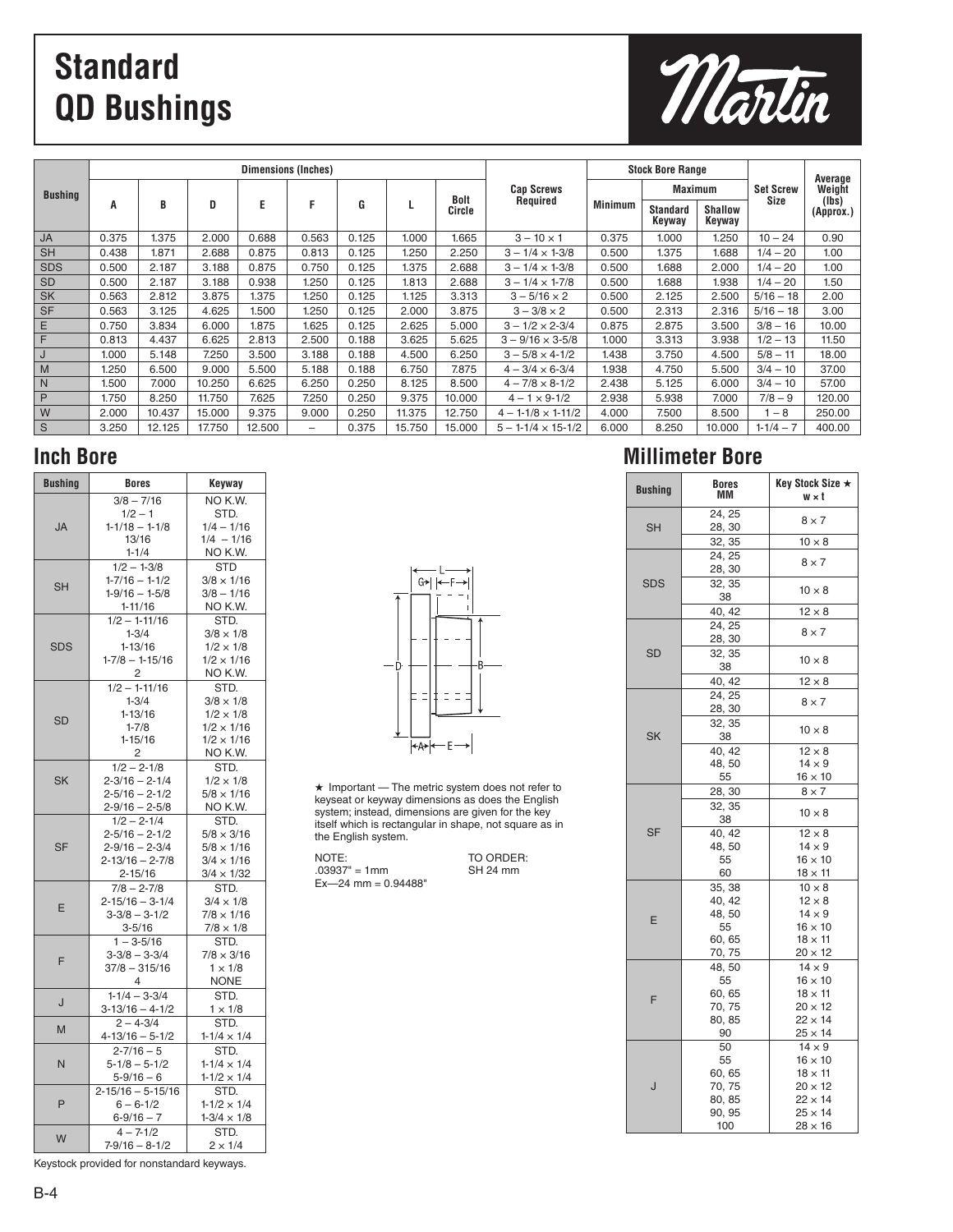

# **QD Short Bushings**



Bushings: **JS** 



MS to WS inclusive



## **Inch Bore**

| <b>Bushing</b> | <b>Bores</b>                        | Keyway               | <b>Weight lbs</b><br>(approx) |
|----------------|-------------------------------------|----------------------|-------------------------------|
|                | $2 - 7/16$                          | $5/8 \times 5/16$    | 19                            |
|                | 2-15/16                             | $3/4 \times 3/8$     | 17                            |
| JS.            | $3 - 7/16$<br>3-1/2                 | $7/8 \times 7/16$    | 15<br>15                      |
|                | $3 - 15/16$<br>$4 - 7/16$           | $1 \times 1/8$       | 13<br>10                      |
|                | $3 - 7/16$<br>$3 - 1/2$             | $7/8 \times 7/16$    | 38<br>37                      |
| <b>MS</b>      | $3 - 15/16$<br>4-7/16               | $1 \times 1/2$       | 34<br>30                      |
|                | 4-15/16<br>$5 - 7/16$<br>$5 - 1/2$  | $1-1/4 \times 1/4$   | 26<br>21<br>20                |
| <b>NS</b>      | $3 - 15/16$<br>4-7/16               | $1 \times 1/2$       | 54<br>49                      |
|                | 4-15/16                             | $1 - 1/4 \times 5/8$ | 43                            |
|                | $5 - 7/16$<br>$5 - 1/2$             | $1 - 1/4 \times 1/4$ | 38<br>37                      |
|                | $5 - 15/16$<br>6                    | $1 - 1/2 \times 1/4$ | 31<br>30                      |
|                | 4-15/16<br>$5 - 7/16$               | $1 - 1/4 \times 5/8$ | 76<br>70                      |
|                | $5 - 15/16$                         | $1 - 1/2 \times 3/4$ | 62                            |
| PS             | 6<br>$6 - 7/16$<br>$6 - 1/2$        | $1 - 1/2 \times 1/4$ | 62<br>55<br>54                |
|                | $6 - 15/16$<br>7                    | $1-3/4 \times 1/8$   | 47<br>45                      |
|                | 5-7/16                              | $1 - 1/4 \times 5/8$ | 154                           |
|                | 515/16<br>6<br>$6 - 7/16$<br>6-1/2  | $1 - 1/2 \times 3/4$ | 145<br>144<br>136<br>135      |
| WS             | $6 - 15/16$<br>7<br>$7 - 1/2$       | $1-3/4 \times 3/4$   | 126<br>125<br>114             |
|                | 7-15/16<br>8<br>$8 - 7/16$<br>8-1/2 | $2 \times 1/4$       | 106<br>105<br>94<br>93        |



**Martin QD Short Bushings** are suitable for use in belt conveyor applications wherever the short hubs of a conveyor pulley require the QD Short Bushing style.

## **Millimeter Bore**

| <b>Bushing</b> |      |         | <b>Cap Screws</b> | <b>Set Screw</b> |      |                    |                          |      |  |
|----------------|------|---------|-------------------|------------------|------|--------------------|--------------------------|------|--|
|                |      | B       | D                 |                  |      | <b>Bolt Circle</b> | Reauired                 | Size |  |
| JS             | 1.00 | 5.1484  | 7.25              | 2.38             | 3.38 | 6.25               | $5/8 \times 2 - 1/2$ (3) | 5/8  |  |
| <b>MS</b>      | 1.19 | 6.5000  | 9.00              | 3.62             | 4.81 | 7.88               | $3/4 \times 3(4)$        | 3/4  |  |
| <b>NS</b>      | 1.50 | 7.0000  | 10.00             | 4.50             | 6.00 | 8.50               | $7/8 \times 3 - 1/2$ (4) | 3/4  |  |
| <b>PS</b>      | 1.50 | 8.2500  | 11.75             | 5.00             | 6.50 | 10.00              | $1 \times 4(4)$          | 7/8  |  |
| <b>WS</b>      | 1.75 | 10.4370 | 15.00             | 5.50             | 7.25 | 12.75              | $1-1/8 \times 5(4)$      |      |  |